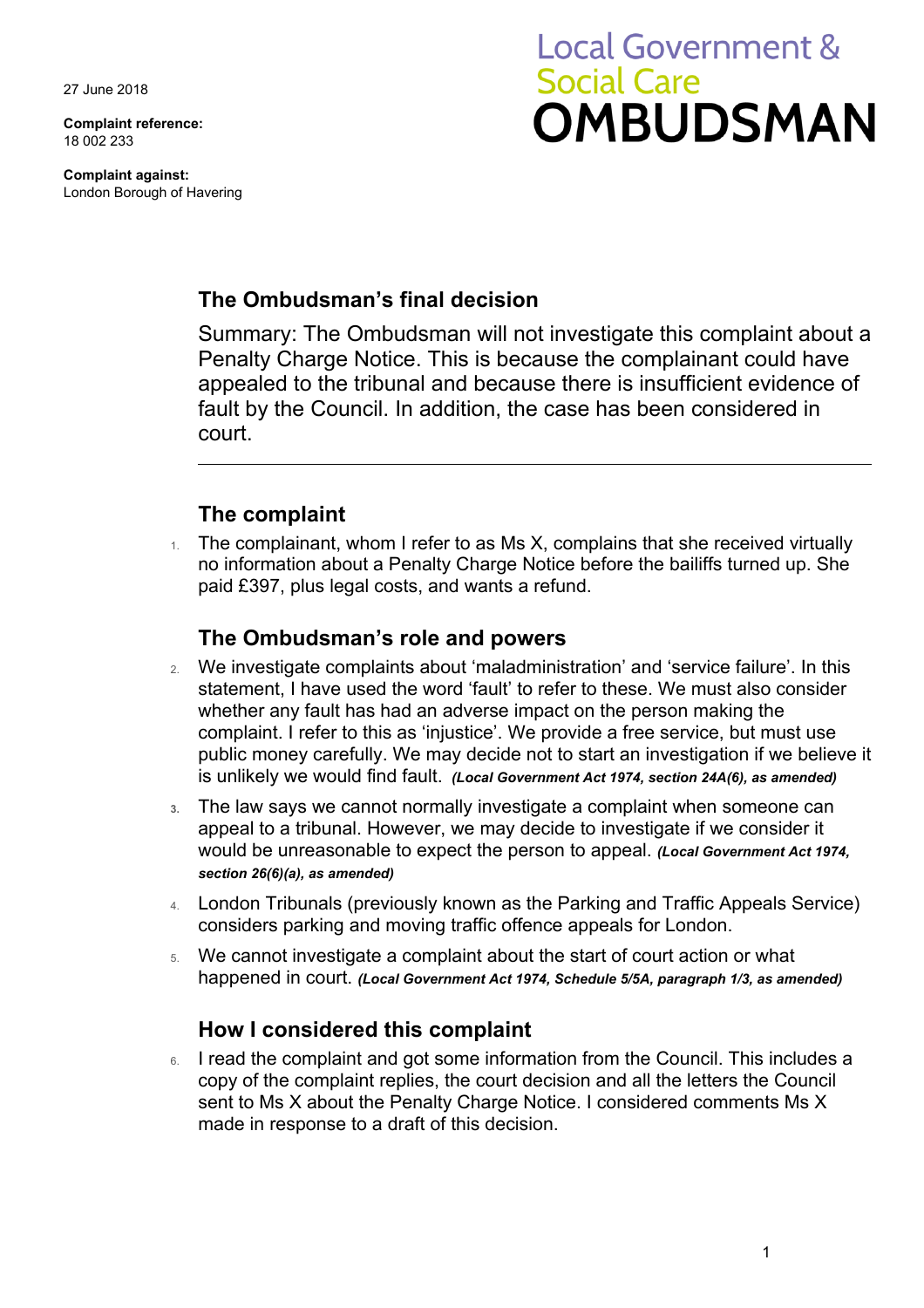# **What I found**

 $\overline{a}$ 

### **Penalty Charge Notices**

- $7.$  If someone does not pay a Penalty Charge Notice the Council sends a Notice to should not have issued the fine they can use the Notice to Owner to make a challenge. If the Council accepts the challenge it cancels the Penalty Charge Owner to the registered keeper of the vehicle. If the owner thinks the Council Notice. If not, then it issues a Notice of Rejection which the person can use to appeal to the tribunal.
- takes the fine back to an earlier stage and the person has another chance to pay 8. If the person neither pays nor appeals the Council sends a Charge Certificate and then registers the debt in court. The Council can then instruct bailiffs. If the person does not think the Council has followed the correct process they can send a statutory declaration to the court. If the court grants the declaration the Council or appeal.

#### **What happened**

- 9. The Council issued a Penalty Charge Notice because Ms X made a prohibited right turn. Ms X appealed. The Council dismissed her appeal and sent a Notice of Rejection. Ms X did not pay or appeal. The Council issued a Charge Certificate, a warning letter and then registered the debt in court. All the letters were sent to the correct address. The Council started bailiff action but put it on hold when Ms X sent a statutory declaration to the court. On 20 February the Council found out the court had refused the statutory declaration. Bailiff action resumed on 1 March.
- 10. Ms X tried to challenge the court decision. She paid another court fee. The Council was not involved and did not know about the second court application. Bailiffs visited on 4 April and Ms X paid £397. On 7 April Ms X found out the court had rejected her second application.
- She says she then received nothing further until the bailiffs arrived. Ms X says the 11. Ms X says she thought her challenge to the fine had been successful. She also thought the Charge Certificate said she should not pay if she disputed the fine. bailiffs should not have visited on 4 April before the court had made the second decision. Ms X wants a full refund.

### **Assessment**

- 12. I will not start an investigation because there is insufficient evidence of fault by the Council. This is because the Council sent Ms X all the documents it was required to send and used the correct address. In each letter the Council explained that Ms X was required to pay the fine or appeal. It explained her options and deadlines. Because Ms X neither paid nor appealed the case followed the correct statutory process until bailiffs became involved.
- reasonable to expect Ms X to have appealed because the tribunal is the 13. I also will not start an investigation because Ms X could have appealed to the tribunal. The Notice of Rejection clearly explained how Ms X could appeal. It is appropriate body to consider disputes about Penalty Charge Notices.
- 14. Finally, the court has considered Ms X's request for a statutory declaration. The Ombudsman cannot intervene in any case that has been considered by the court. The Council did not re-instruct bailiffs until after the court had rejected the statutory declaration and the Council had no knowledge of the second application.